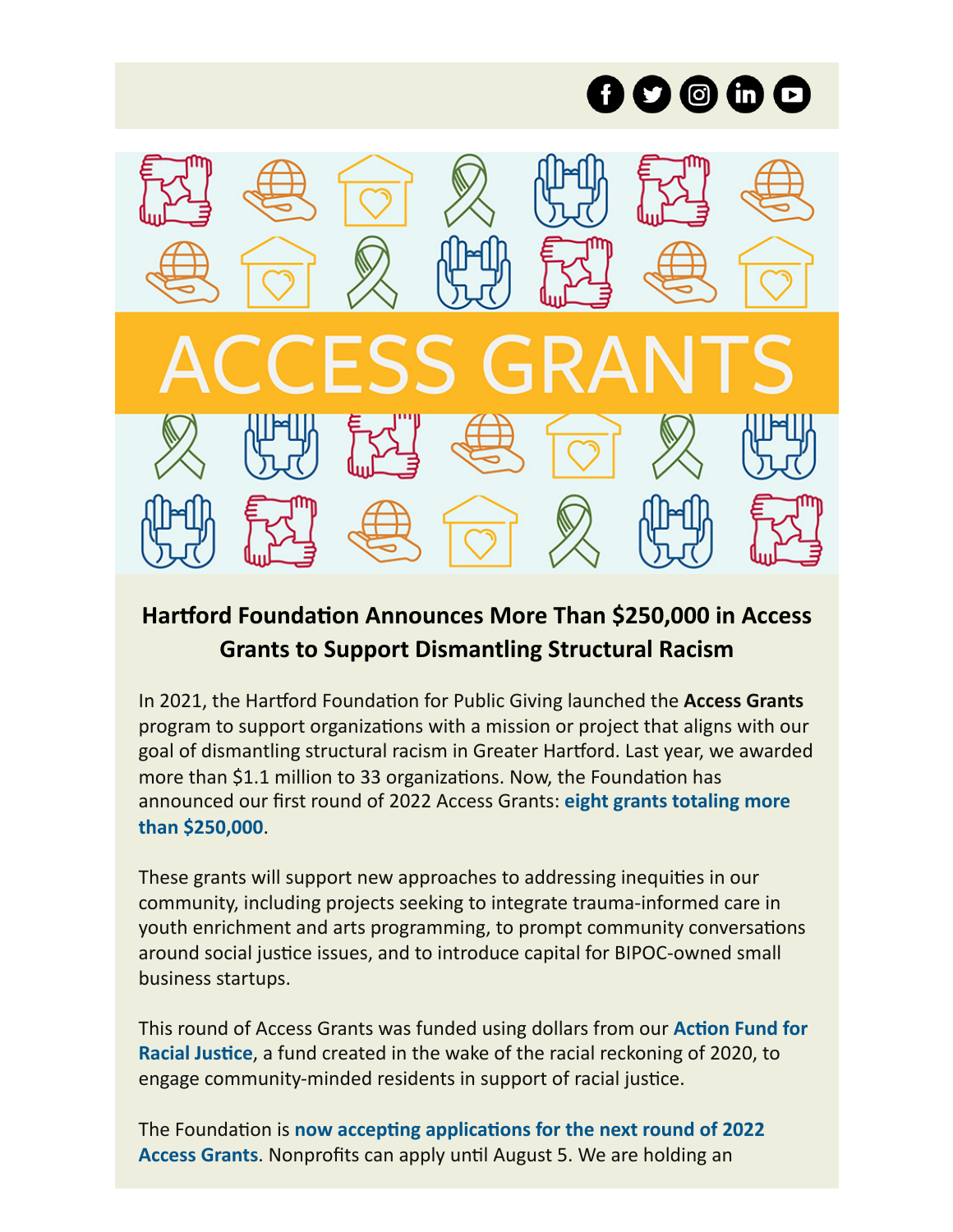informational session for potential applicants on Thursday, May 26 at 10:30 a.m. [Register here.](https://www.hfpg.org/nonprofits/access-grants#infosession)



## **Grant Opportunity: Emergency Assistance Grants**

The Hartford Foundation is now accepting applications to support organizations increasing access to emergency services and immediate assistance of basic human needs for residents in Greater Hartford. Services may include food, personal care items, emergency financial aid, one time medical device or medical aid assistance, immediate or informal case management services, or other critical basic needs you see in the community you serve.

**[Click here to learn more about this opportunity and](https://www.hfpg.org/nonprofits/current-grant-opportunities) apply for a grant by May 17.**

**[Sign up to receive email notifications when we](https://www.hfpg.org/nonprofits/current-grant-opportunities#sign-up) announce new grant opportunities.**



# **Join Our Virtual Event: Black Health & Wellness**

The Hartford Foundation's Black Giving Circle is hosting a virtual event on Thursday, May 11 from 5:30 - 7:30 p.m. titled "Black Health & Wellness: Accessing Pathways to Comprehensive Healthcare." Panelists include:

- **Kenneth R. Alleyne, MD, FAAOS** (Orthopedic Surgeon and Chair, Board of Directors, Connecticut Health Foundation)
- **Andrea Barton Reeves** (CEO, Paid Family and Medical Leave Insurance Authority)
- **James Michel** (CEO, Access Health CT)
- **Nichelle A. Mullins, Esq.** (President and CEO, Charter Oak Health Center)
- **Moderator: Jay Williams**, President, Hartford Foundation for Public Giving

This virtual event is free and open to the public. **[Click here to register.](https://us06web.zoom.us/webinar/register/WN_7Enuj9OgQFeghJYVqIMxig)**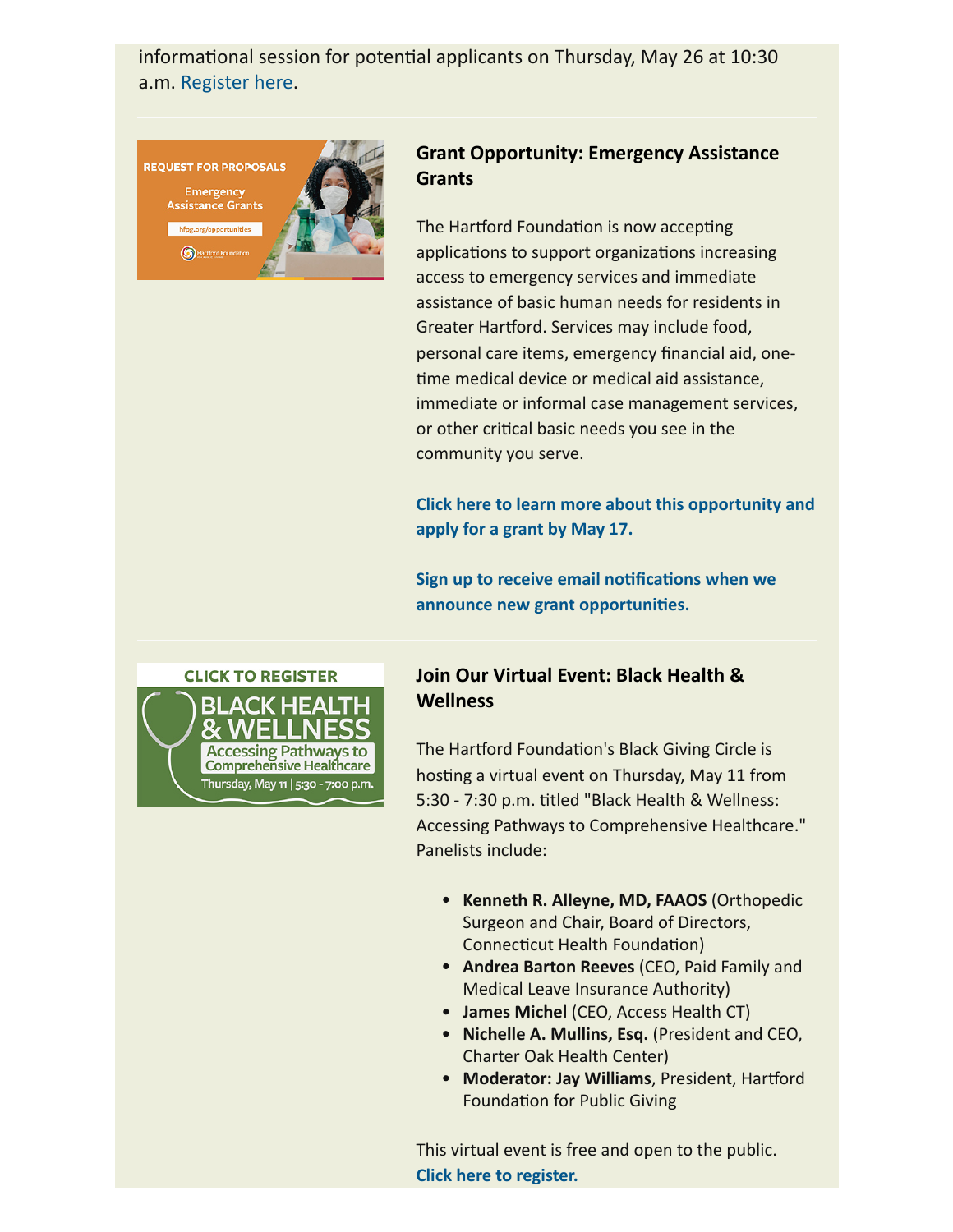#### Through our 2021 Neighborhood Beautification grants, local organizations:



# **Highlights: Our 2021 Neighborhood Beautification Efforts**

In 2021, the Hartford Foundation launched a request for proposals for Neighborhood Beautification [grants through its Higher Opportunity](https://www.hfpg.org/what-we-do/our-outcome-areas/higher-opportunity-neighborhoods) Neighborhoods outcome portfolio. The grants supported the implementation of a broad range of physical improvements that will make Hartford's neighborhoods more attractive, safe, healthy and vibrant. Here are some highlights:

- 15 projects were funded
- $\bullet$  \$230,960 in grants was awarded
- 1,350 residents were engaged
- 1,252 volunteer hours were worked
- 58 partners collaborated on projects

**[See before and after photos and learn more about](https://www.hfpg.org/application/files/5116/4978/9210/Neighborhood_Beautification_Brief_-_FINAL.pdf) our efforts.** Neighborhood Beautification projects for 2022 will begin soon.



*Members of the TREES FOR BLOOMFIELD Initiative planting a tree for Arbor Day 2021 (Sam Ouk photo)*

## **Donor Story: Trees for Bloomfield Fund**

Members of Bloomfield's Conservation Energy and Environment Committee and Bloomfield Beautification Committee began meeting with town residents in October 2020 to develop a sustainable urban tree program. Together, they launched the Trees for Bloomfield Initiative.

"Trees are crucial for a healthy environment," said Paula Jones, Initiative chairwoman and co-founder. "Trees also lower energy bills, provide shelter, and reduce stress, something we can all benefit from."

Initiative co-founder Sharon Mann is hopeful that residents will become part of the volunteer "TreeForce," helping to plant new trees and care for the 34 new trees planted in the first year.

In 2021, the **[Trees for Bloomfield Fund](https://hartford.fcsuite.com/erp/donate/create?funit_id=5327)** was established at the Hartford Foundation, to support